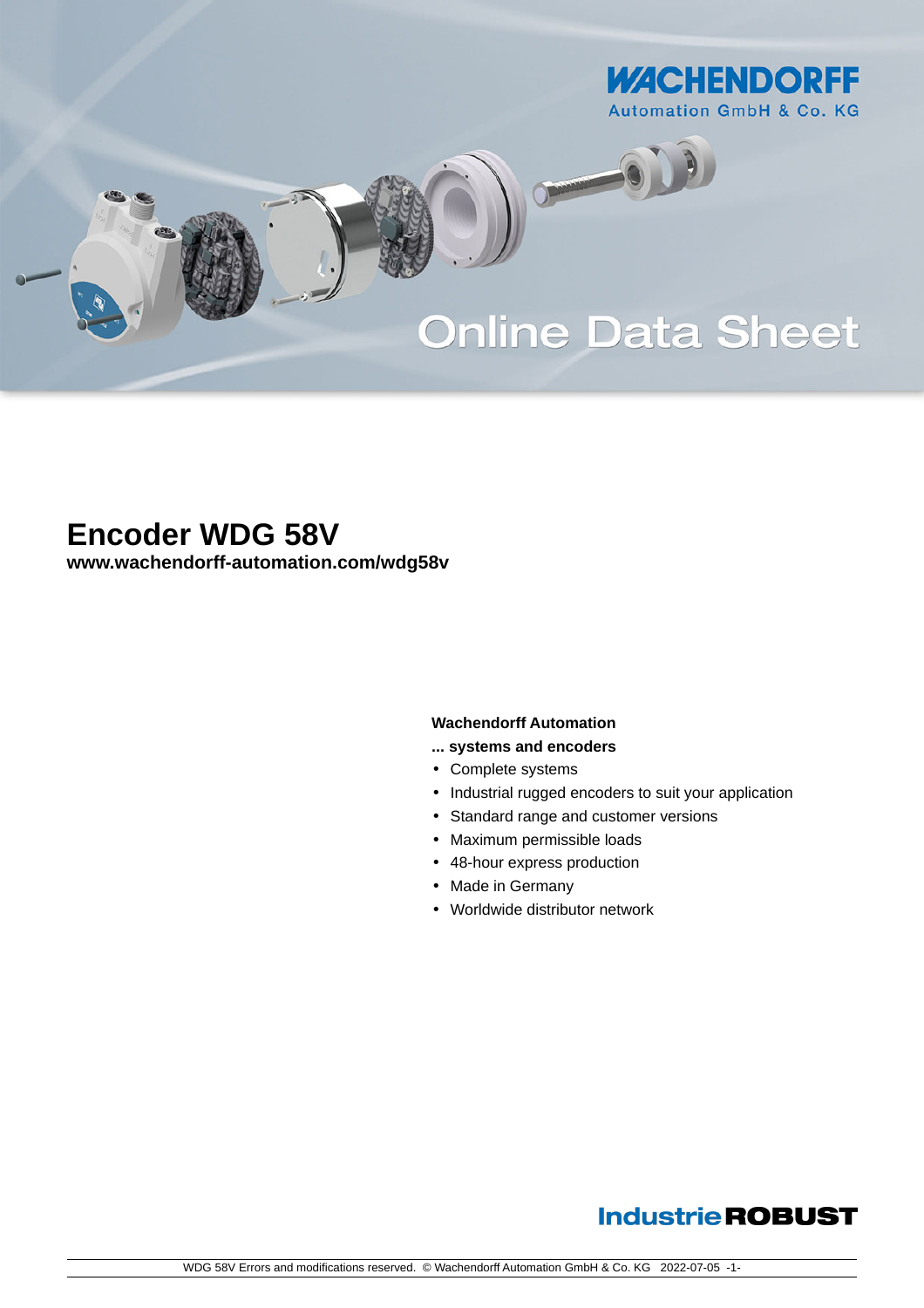

## **Encoder WDG 58V (optical) Especially for food and beverage industry, acid- and alkaline resistance**



**ISTED** 

- EHEDG: Tested hygienic design
- •Resistance to Salt mist acc. (IEC 60068-2-11)
- •Up to 25000 PPR by use of high grad electronics
- Ecolab: Certificate on resistance to cleaning and disinfection agents
- • High protection rating IP67 all around and IP69K (high pressure / steam cleaning)
- •Radial shaft sealing ring with no dead-room (PTFE)
- Full connection protection with 10 VDC up to 30 VDC
- •With light reserve warning

**[www.wachendorff-automation.com/wdg58v](https://www.wachendorff-automation.com/wdg58v)**

**Especially for food and beverage industry Acid- and alkaline resistance**

#### **Resolution**

Pulses per revolution PPR up to 25000 PPR

|  | Mechanical Data |  |
|--|-----------------|--|

| שישע ושטווועטוויט                        |                                      |
|------------------------------------------|--------------------------------------|
| <b>Housing</b>                           |                                      |
| Flange                                   | clamping flange                      |
| Flange material                          | stainless steel, V4A                 |
| Housing cap                              | stainless steel, V4A                 |
| Housing                                  | Ø 58 mm                              |
|                                          |                                      |
| Shaft(s)                                 |                                      |
| Shaft material                           | stainless steel. V4A                 |
| Starting torque                          | approx. 1 Ncm at ambient temperature |
|                                          |                                      |
| Shaft                                    | $\varnothing$ 10 mm                  |
| Shaft length                             | $L:18$ mm                            |
| Max. Permissible shaft<br>loading radial | 100 N                                |
| Max. Permissible shaft<br>loading axial  | 100 N                                |

#### **Bearings**

| Bearings type         | 2 precision ball bearings                                                                                                                 |
|-----------------------|-------------------------------------------------------------------------------------------------------------------------------------------|
| Nominale service life | 1 x 10'9 revs. at 100 % rated shaft<br>load<br>1 x 10'10 revs. at 40 % rated shaft<br>load<br>1 x 10'11 revs. at 20 % rated shaft<br>load |
| Max. operating speed  | 3600 rpm                                                                                                                                  |

| Machinery Directive: basic data safety integrity level |                                                          |  |  |  |  |  |  |  |  |
|--------------------------------------------------------|----------------------------------------------------------|--|--|--|--|--|--|--|--|
| <b>MTTF</b> <sub>d</sub>                               | 200a                                                     |  |  |  |  |  |  |  |  |
| Mission time (TM)                                      | 25 a                                                     |  |  |  |  |  |  |  |  |
| Nominale service life (L10h)                           | 1 x 10'11 revs. at 20 % rated shaft<br>load and 3600 rpm |  |  |  |  |  |  |  |  |
| Diagnostic coverage (DC)                               | $0\%$                                                    |  |  |  |  |  |  |  |  |
|                                                        |                                                          |  |  |  |  |  |  |  |  |
| <b>Electrical Data</b>                                 |                                                          |  |  |  |  |  |  |  |  |
| Power supply/Current<br>consumption                    | 4,75 VDC up to 5,5 VDC: typ. 100 mA                      |  |  |  |  |  |  |  |  |
| Power supply/Current<br>consumption                    | 5 VDC up to 30 VDC: typ. 70 mA                           |  |  |  |  |  |  |  |  |
| Power supply/Current<br>consumption                    | 10 VDC up to 30 VDC: typ. 100 mA                         |  |  |  |  |  |  |  |  |

| Output circuit                   | TTL<br>TTL, RS422 compatible, inv.<br>HTL<br>HTL, inv.<br>1 Vpp sin/cos                                                                                                     |
|----------------------------------|-----------------------------------------------------------------------------------------------------------------------------------------------------------------------------|
| Pulse frequency                  | TTL<br>5000 ppr: max. 200 kHz<br>HTL 5000 ppr: max. 200 kHz<br>TTL more than 1200 ppr: max. 2 MHz<br>HTL more than 1200 ppr: max. 600<br>kHz<br>1 Vpp sin/cos: max. 100 kHz |
| Channels                         | AB<br>ABN<br>and inverted signals                                                                                                                                           |
| Load                             | max. 40 mA / channel<br>@ 1 Vpp sin/cos: min. 120 Ohm                                                                                                                       |
| Circuit protection               | circuit type F24, G24, H24, I24, P24,<br>R24 only                                                                                                                           |
| Accuracy                         |                                                                                                                                                                             |
| Phase offset                     | $90^\circ$ ± max. 7.5 % of the period<br>duration                                                                                                                           |
| pulse-/pause-ratio               | 5000 ppr: 50 $%$ ± max. 7 $%$<br>Output circuits F24, P24, F05, P05,<br>645: 50 % $\pm$ max. 10 %                                                                           |
| <b>Environmental data</b>        |                                                                                                                                                                             |
| Environmental data:              |                                                                                                                                                                             |
| ESD (DIN EN 61000-4-2):          | 8 kV                                                                                                                                                                        |
| Burst (DIN EN 61000-4-4):        | 2 kV                                                                                                                                                                        |
| includes EMC:                    | DIN EN 61000-6-2<br>DIN EN 61000-6-3                                                                                                                                        |
| Vibration:<br>(DIN EN 60068-2-6) | 50 m/s <sup>2</sup> (10 Hz up to 2000 Hz)                                                                                                                                   |
| Shock:<br>(DIN EN 60068-2-27)    | 1000 m/s <sup>2</sup> (6 ms)                                                                                                                                                |
| Design:                          | according DIN VDE 0160                                                                                                                                                      |
| General Data                     |                                                                                                                                                                             |
| Weight                           | approx. 600 g                                                                                                                                                               |
| Connections                      | cable outlet (TPE)                                                                                                                                                          |
| Protection rating (EN 60529)     | IP67 all around and IP69K. Resistance<br>to salt mist (IEC 60068-2-11) after 672<br>hours.                                                                                  |
| Operating temperature            | -20 °C up to +80 °C<br>1 Vpp: -10 °C up to +70 °C                                                                                                                           |
| Storage temperature              | -20 °C up to $+80$ °C                                                                                                                                                       |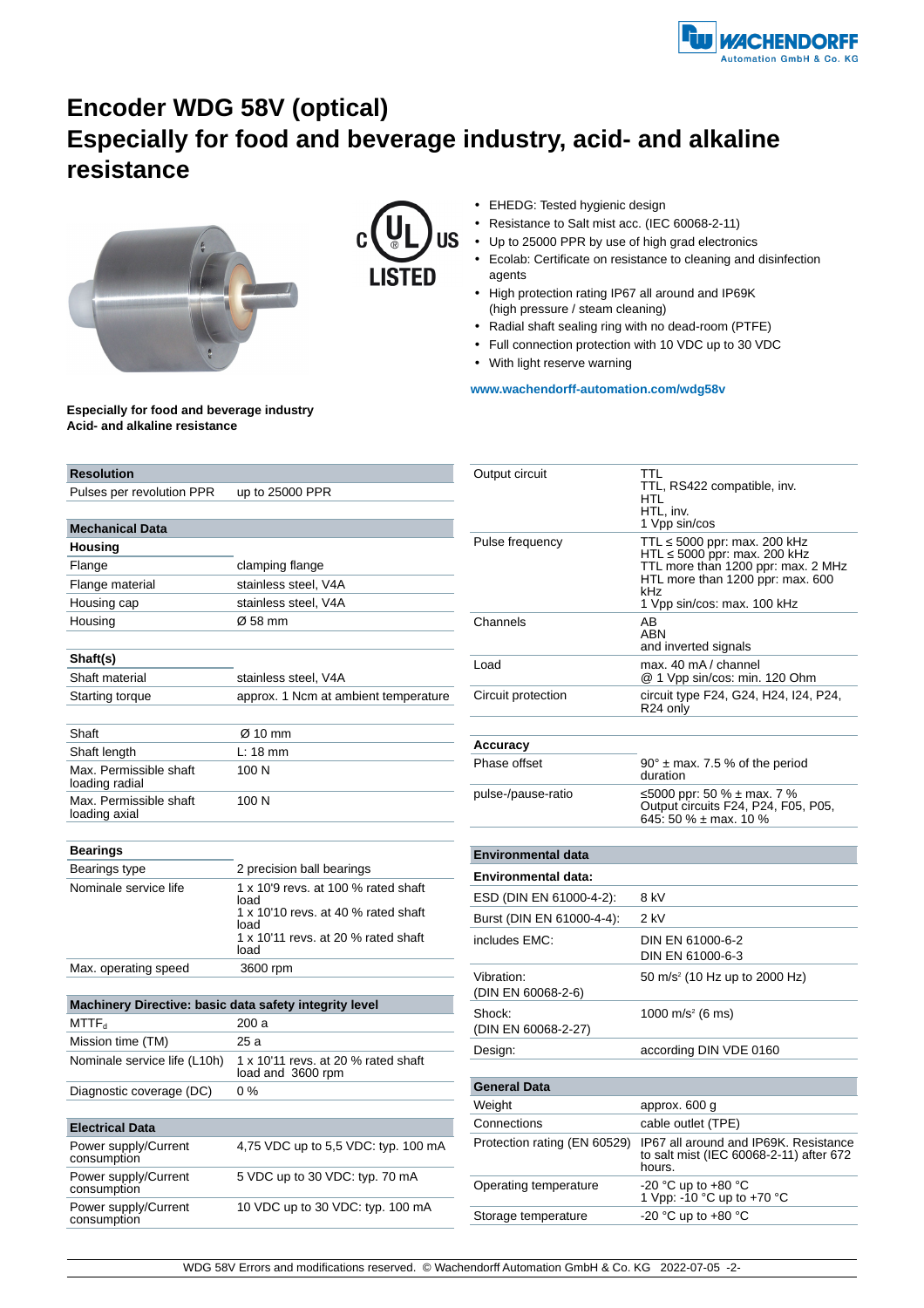

**More Information**

General technical data and safety instructions **http://www.wachendorff-automation.com/gtd**

Options **http://www.wachendorff-automation.com/acc**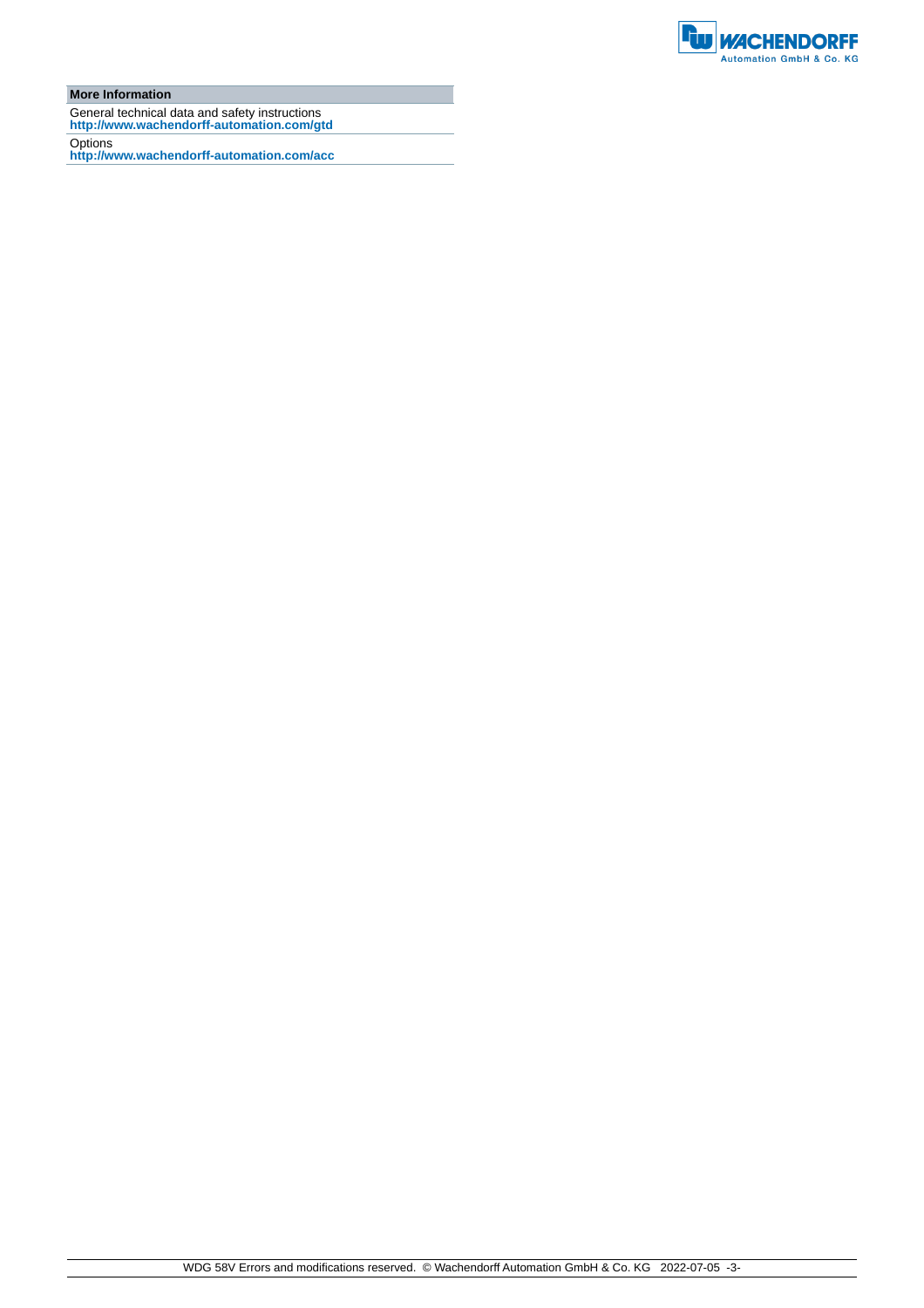

### **Cable connection K2, L2 with 2 m cable**

#### Minimum distance of 1.5



|                | <b>Description</b>                         |  |  |  |
|----------------|--------------------------------------------|--|--|--|
| K2             | axial, shield not connected                |  |  |  |
| L <sub>2</sub> | axial, shield connected to encoder housing |  |  |  |

| <b>Assignments</b>       |           |                                                      |                  |                                                        |            |  |  |
|--------------------------|-----------|------------------------------------------------------|------------------|--------------------------------------------------------|------------|--|--|
|                          | K2, L2    | K2, L2                                               | K2, L2           | K2, L2                                                 | L2         |  |  |
| <b>Circuit</b>           |           | G05, G24   F05, H05,<br>F24, H24,<br>H <sub>30</sub> | 105, 124,<br>524 | P05, R05,<br>P24, R24,<br>245, 645,<br>R <sub>30</sub> | <b>SIN</b> |  |  |
| <b>GND</b>               | <b>WH</b> | <b>WH</b>                                            | <b>WH</b>        | <b>WH</b>                                              | <b>WH</b>  |  |  |
| $(+)$ Vcc                | <b>BN</b> | <b>BN</b>                                            | <b>BN</b>        | <b>BN</b>                                              | <b>BN</b>  |  |  |
| А                        | GN        | GN                                                   | GN               | GN                                                     | <b>GN</b>  |  |  |
| B                        | <b>YE</b> | <b>YE</b>                                            | YE               | <b>YE</b>                                              | GY         |  |  |
| N                        | GY        | GY                                                   | GY               | GY                                                     |            |  |  |
| Light reserve<br>warning | <b>PK</b> |                                                      | <b>PK</b>        |                                                        |            |  |  |
| A inv.                   | -         |                                                      | RD               | <b>RD</b>                                              | <b>YE</b>  |  |  |
| B inv.                   | -         |                                                      | BU               | <b>BU</b>                                              | PK.        |  |  |
| N inv.                   |           |                                                      | VT               | VT                                                     |            |  |  |
| <b>Shield</b>            | flex      | flex                                                 | flex             | flex                                                   | flex       |  |  |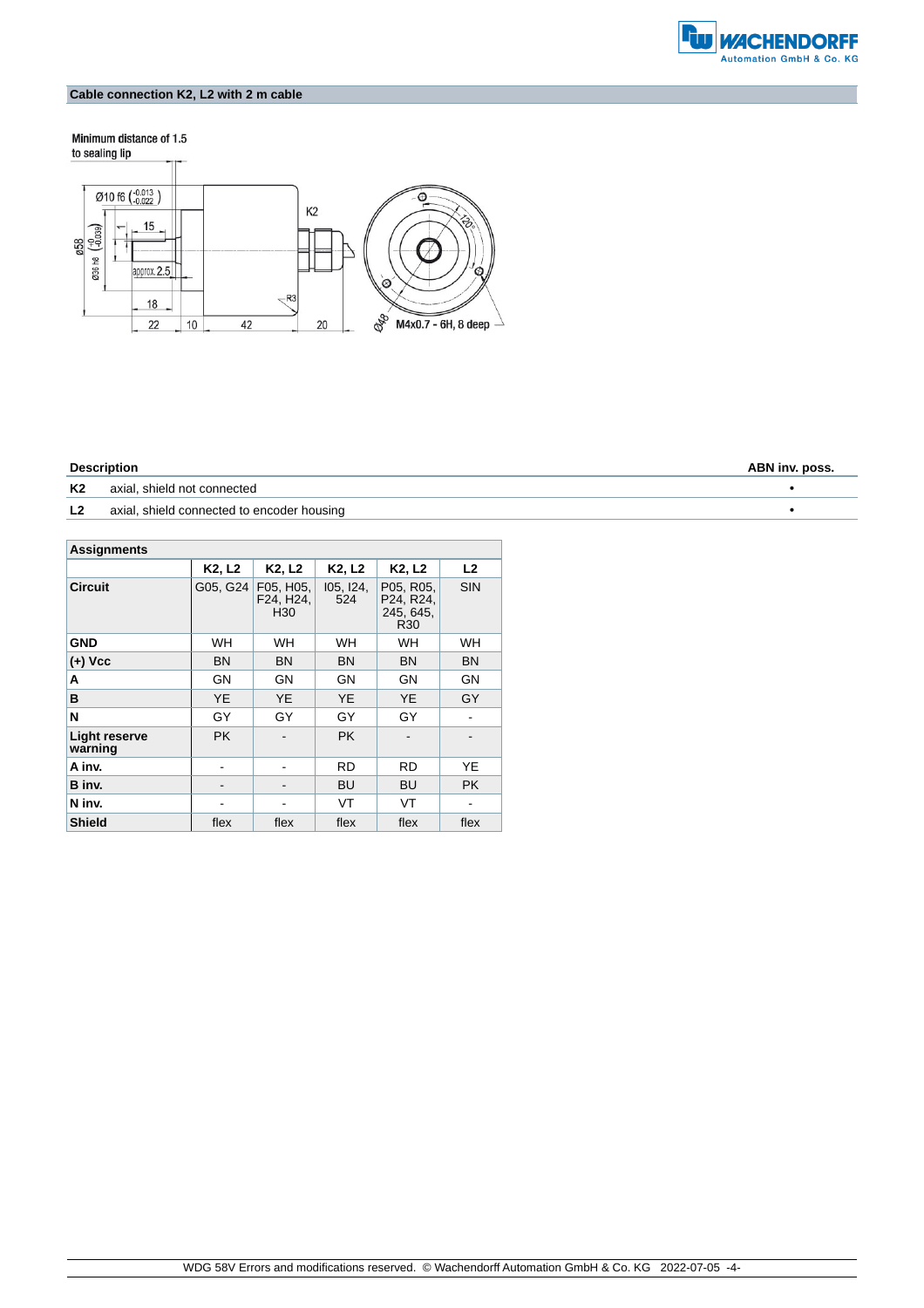

#### **Cable connection K3, L3 with 2 m cable**



#### **Description ABN inv. poss.**

|  | K3 radial, shield not connected |  |
|--|---------------------------------|--|
|  |                                 |  |

**L3** radial, shield connected to encoder housing •

| <b>Assignments</b>       |           |                                           |                  |                                                        |                |  |  |
|--------------------------|-----------|-------------------------------------------|------------------|--------------------------------------------------------|----------------|--|--|
|                          | K3, L3    | K3, L3                                    | K3, L3           | K3, L3                                                 | L <sub>3</sub> |  |  |
| <b>Circuit</b>           | G05, G24  | F05, H05,<br>F24, H24,<br>H <sub>30</sub> | 105, 124,<br>524 | P05, R05,<br>P24, R24,<br>245, 645,<br>R <sub>30</sub> | <b>SIN</b>     |  |  |
| <b>GND</b>               | WH        | <b>WH</b>                                 | <b>WH</b>        | <b>WH</b>                                              | <b>WH</b>      |  |  |
| $(+)$ Vcc                | <b>BN</b> | <b>BN</b>                                 | <b>BN</b>        | <b>BN</b>                                              | <b>BN</b>      |  |  |
| А                        | GN        | GN                                        | GN               | GN                                                     | GN             |  |  |
| в                        | <b>YE</b> | <b>YE</b>                                 | YE               | <b>YE</b>                                              | GY             |  |  |
| N                        | GY        | GY                                        | GY               | GY                                                     |                |  |  |
| Light reserve<br>warning | <b>PK</b> |                                           | <b>PK</b>        |                                                        |                |  |  |
| A inv.                   | ۰         |                                           | RD               | <b>RD</b>                                              | <b>YE</b>      |  |  |
| B inv.                   |           |                                           | BU               | <b>BU</b>                                              | PK.            |  |  |
| N inv.                   |           |                                           | VT               | VT                                                     |                |  |  |
| <b>Shield</b>            | flex      | flex                                      | flex             | flex                                                   | flex           |  |  |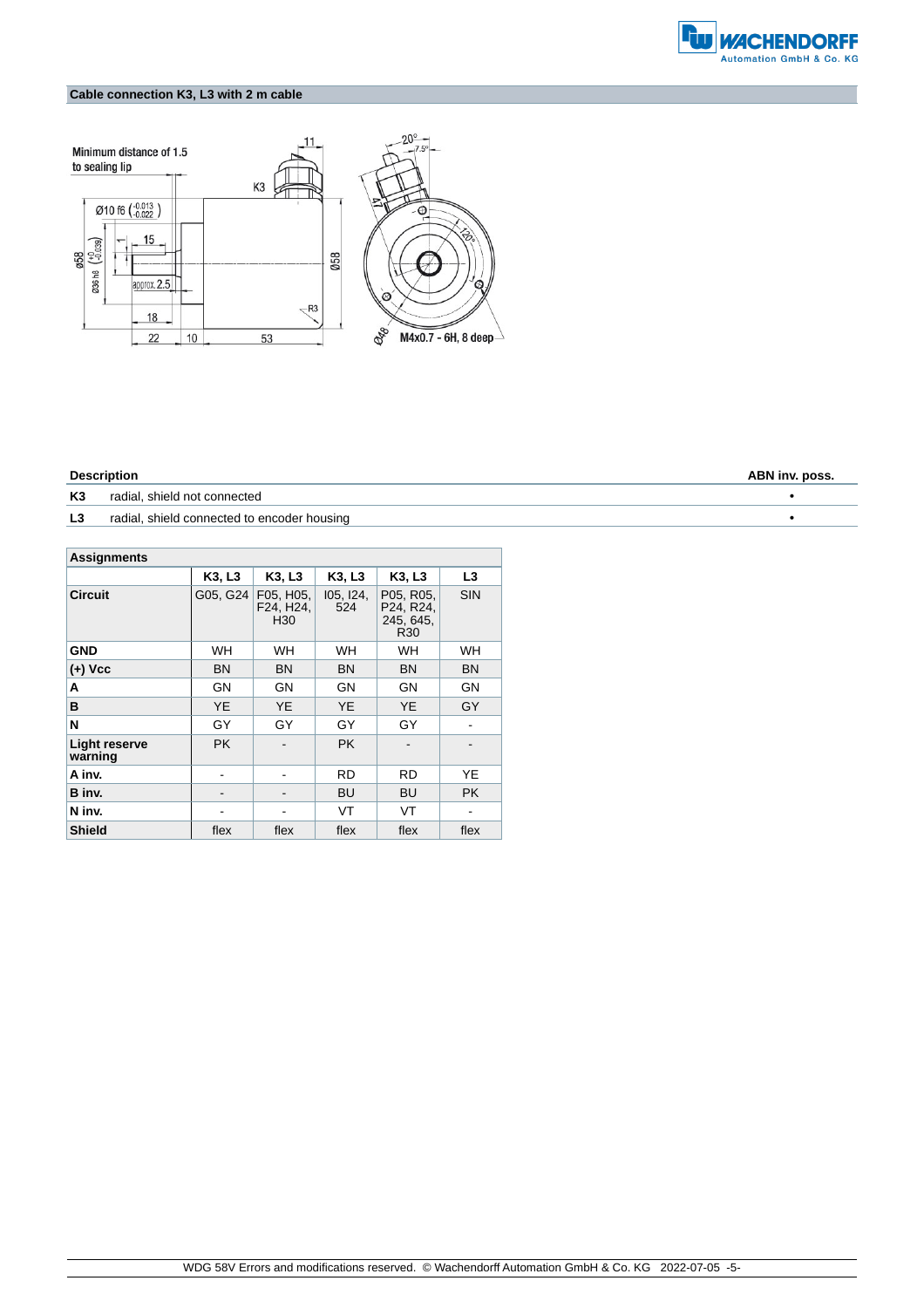

#### **Cable length Order key** The encoder WDG 58V can be supplied with more than 2 m cable. The maximum cable length depends on the supply voltage and the frequency; see Downloads: "General technical Data". Please extend the standard order code with a three figure number, specifying the cable length in decimetres. Example:  $5 \text{ m}$  cable = 050 **XXX = Decimeter**

**Options**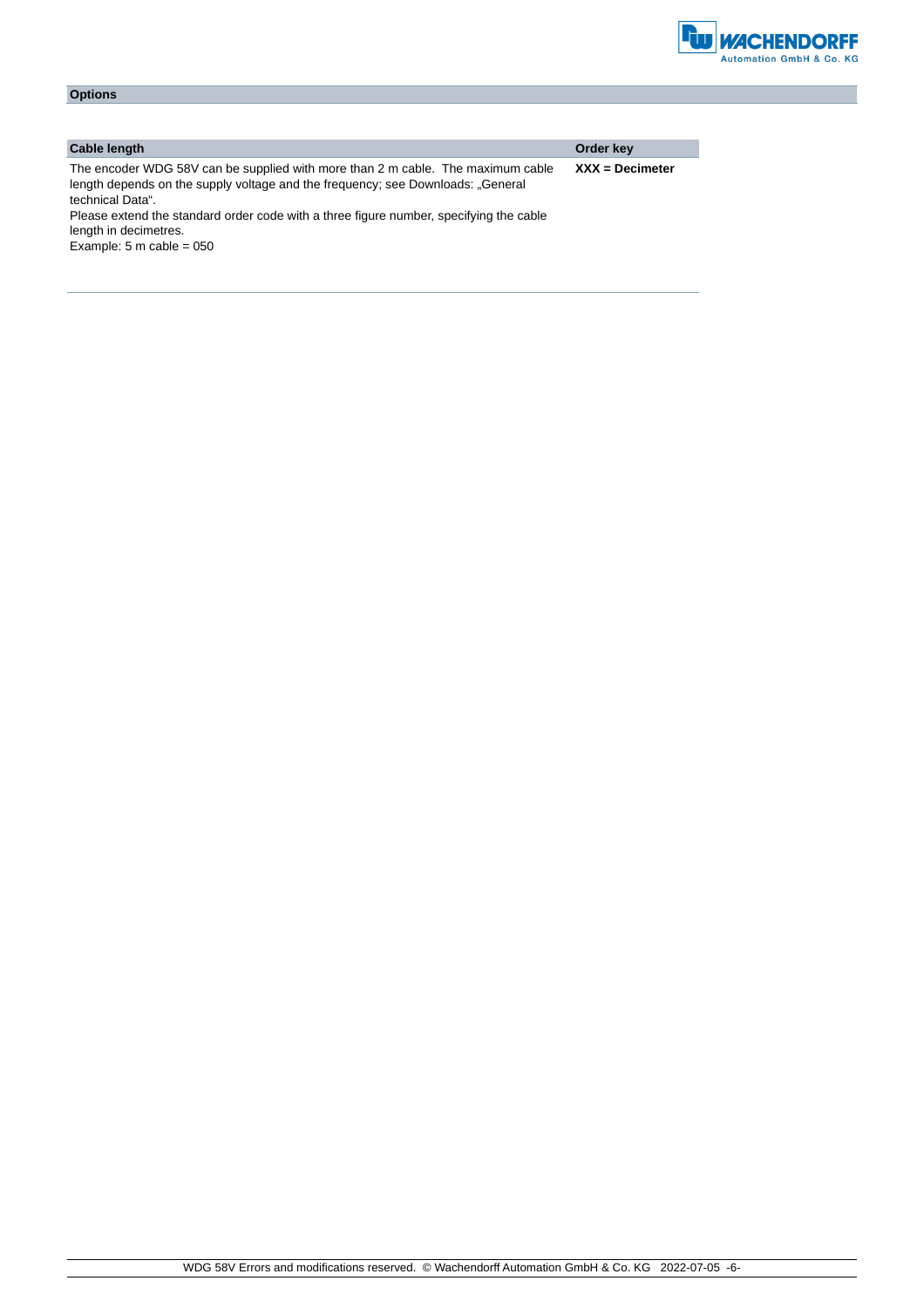

| <b>Automation GmbH &amp; Co. K</b> |  |  |
|------------------------------------|--|--|
|                                    |  |  |
|                                    |  |  |

| <b>Example Order No. Type</b> |                                                                                                                                                                                                                                                                                                                                                                                                                                                                                                                   |                                              |     |                            |  |         |                                 |                   |                 | Your encoder |
|-------------------------------|-------------------------------------------------------------------------------------------------------------------------------------------------------------------------------------------------------------------------------------------------------------------------------------------------------------------------------------------------------------------------------------------------------------------------------------------------------------------------------------------------------------------|----------------------------------------------|-----|----------------------------|--|---------|---------------------------------|-------------------|-----------------|--------------|
| WDG 58V                       | WDG 58V                                                                                                                                                                                                                                                                                                                                                                                                                                                                                                           |                                              |     |                            |  |         |                                 |                   |                 | WDG 58V      |
|                               |                                                                                                                                                                                                                                                                                                                                                                                                                                                                                                                   |                                              |     |                            |  |         |                                 |                   |                 |              |
|                               |                                                                                                                                                                                                                                                                                                                                                                                                                                                                                                                   | <b>Pulses per revolution PPR:</b>            |     |                            |  |         |                                 |                   |                 |              |
| 5000                          | 2, 5, 10, 15, 20, 24, 25, 30, 36, 40, 48, 50, 60, 64, 72, 87, 90, 100, 120, 125, 128, 150, 160, 180, 200, 216,<br>236, 240, 250, 254, 256, 300, 314, 320, 360, 400, 500, 512, 571, 600, 625, 720, 750, 768, 800, 810, 900,<br>1000, 1024, 1200, 1250, 1270, 1440, 1500, 1800, 2000, 2048, 2400, 2500, 2880, 3000, 3600, 4000, 4096,<br>4685, 5000, 5760, 6000, 7200, 7500, 8000, 8192, 10000, 10240, 12000, 12500, 15000, 16384, 20000,<br>20480, 25000<br>1 Vpp Sin/Cos only 1024, 2048<br>Other PPRs on request |                                              |     |                            |  |         |                                 |                   |                 |              |
|                               |                                                                                                                                                                                                                                                                                                                                                                                                                                                                                                                   |                                              |     |                            |  |         |                                 |                   |                 |              |
|                               | <b>Channels:</b>                                                                                                                                                                                                                                                                                                                                                                                                                                                                                                  |                                              |     |                            |  |         |                                 |                   |                 |              |
| <b>ABN</b>                    | AB, ABN (SIN: AB)                                                                                                                                                                                                                                                                                                                                                                                                                                                                                                 |                                              |     |                            |  |         |                                 |                   |                 |              |
|                               |                                                                                                                                                                                                                                                                                                                                                                                                                                                                                                                   |                                              |     |                            |  |         |                                 |                   |                 |              |
|                               | <b>Output circuit</b>                                                                                                                                                                                                                                                                                                                                                                                                                                                                                             |                                              |     |                            |  |         |                                 |                   |                 |              |
|                               | <b>PPR</b>                                                                                                                                                                                                                                                                                                                                                                                                                                                                                                        | <b>Resolution Power supply</b><br><b>VDC</b> |     | <b>Output circuit</b>      |  |         | <b>Light reserve</b><br>warning |                   | Order key       |              |
|                               |                                                                                                                                                                                                                                                                                                                                                                                                                                                                                                                   | $5 - 30$                                     |     | HTL                        |  |         |                                 |                   | H30             |              |
|                               | up to 2500                                                                                                                                                                                                                                                                                                                                                                                                                                                                                                        | $5 - 30$                                     |     | HTL inverted               |  |         |                                 |                   | R <sub>30</sub> |              |
|                               |                                                                                                                                                                                                                                                                                                                                                                                                                                                                                                                   | $4.75 - 5.5$                                 |     | TTL                        |  |         | $\bullet$                       |                   | G05             |              |
|                               |                                                                                                                                                                                                                                                                                                                                                                                                                                                                                                                   | $4.75 - 5.5$                                 |     | TTL                        |  |         | ÷                               |                   | H <sub>05</sub> |              |
|                               |                                                                                                                                                                                                                                                                                                                                                                                                                                                                                                                   | $4.75 - 5.5$                                 |     | TTL, RS422 comp., inverted |  |         | $\bullet$                       |                   | 105             |              |
|                               |                                                                                                                                                                                                                                                                                                                                                                                                                                                                                                                   | $4.75 - 5.5$                                 |     | TTL, RS422 comp., inverted |  |         | $\blacksquare$                  |                   | R <sub>05</sub> |              |
|                               |                                                                                                                                                                                                                                                                                                                                                                                                                                                                                                                   | $10 - 30$                                    |     | HTL                        |  |         | $\bullet$                       |                   | G24             |              |
|                               | up to 5000                                                                                                                                                                                                                                                                                                                                                                                                                                                                                                        | $10 - 30$                                    |     | <b>HTL</b>                 |  |         | $\blacksquare$                  |                   | H <sub>24</sub> |              |
| G24                           |                                                                                                                                                                                                                                                                                                                                                                                                                                                                                                                   | $10 - 30$                                    |     | HTL inverted               |  |         | $\bullet$                       |                   | 124             |              |
|                               |                                                                                                                                                                                                                                                                                                                                                                                                                                                                                                                   | $10 - 30$                                    |     | HTL inverted               |  |         | $\sim$                          |                   | R <sub>24</sub> |              |
|                               |                                                                                                                                                                                                                                                                                                                                                                                                                                                                                                                   | $10 - 30$                                    |     | TTL, RS422 comp., inverted |  |         | $\bullet$                       |                   | 524             |              |
|                               |                                                                                                                                                                                                                                                                                                                                                                                                                                                                                                                   | $10 - 30$                                    |     | TTL, RS422 comp., inverted |  |         | $\blacksquare$                  |                   | 245             |              |
|                               | (higher                                                                                                                                                                                                                                                                                                                                                                                                                                                                                                           | $4.75 - 5.5$                                 |     | TTL                        |  |         | $\blacksquare$                  |                   | F <sub>05</sub> |              |
|                               |                                                                                                                                                                                                                                                                                                                                                                                                                                                                                                                   | $4.75 - 5.5$                                 |     | TTL, RS422 comp., inverted |  |         | $\blacksquare$                  |                   | P <sub>05</sub> |              |
|                               | frequency)                                                                                                                                                                                                                                                                                                                                                                                                                                                                                                        | $10 - 30$                                    |     | <b>HTL</b>                 |  |         | $\blacksquare$                  |                   | F <sub>24</sub> |              |
|                               | 1200 up to<br>25000                                                                                                                                                                                                                                                                                                                                                                                                                                                                                               | $10 - 30$                                    |     | <b>HTL</b> inverted        |  |         | $\blacksquare$                  |                   | P <sub>24</sub> |              |
|                               |                                                                                                                                                                                                                                                                                                                                                                                                                                                                                                                   | $10 - 30$                                    |     | TTL, RS422 comp., inverted |  |         | $\blacksquare$                  |                   | 645             |              |
|                               | 1024, 2048 4.75 - 5.5                                                                                                                                                                                                                                                                                                                                                                                                                                                                                             |                                              |     | 1 Vpp sin/cos              |  |         |                                 |                   | <b>SIN</b>      |              |
|                               |                                                                                                                                                                                                                                                                                                                                                                                                                                                                                                                   |                                              |     |                            |  |         |                                 |                   |                 |              |
|                               |                                                                                                                                                                                                                                                                                                                                                                                                                                                                                                                   | <b>Electrical connections</b>                |     |                            |  |         |                                 |                   |                 |              |
|                               | <b>Description</b>                                                                                                                                                                                                                                                                                                                                                                                                                                                                                                |                                              |     |                            |  |         | ABN inv. poss. Order key        |                   |                 |              |
|                               |                                                                                                                                                                                                                                                                                                                                                                                                                                                                                                                   | Cable: length (2 m standard, WDG 58T: 1 m)   |     |                            |  |         |                                 |                   |                 |              |
|                               |                                                                                                                                                                                                                                                                                                                                                                                                                                                                                                                   | axial, shield not connected                  |     |                            |  |         | $\bullet$                       |                   | K <sub>2</sub>  |              |
| K <sub>2</sub>                | axial, shield connected to encoder housing<br>$\bullet$                                                                                                                                                                                                                                                                                                                                                                                                                                                           |                                              |     |                            |  |         |                                 | L2                |                 |              |
|                               | K <sub>3</sub><br>radial, shield not connected<br>$\bullet$                                                                                                                                                                                                                                                                                                                                                                                                                                                       |                                              |     |                            |  |         |                                 |                   |                 |              |
|                               | L <sub>3</sub><br>radial, shield connected to encoder housing<br>$\bullet$                                                                                                                                                                                                                                                                                                                                                                                                                                        |                                              |     |                            |  |         |                                 |                   |                 |              |
|                               |                                                                                                                                                                                                                                                                                                                                                                                                                                                                                                                   |                                              |     |                            |  |         |                                 |                   |                 |              |
|                               | <b>Options</b>                                                                                                                                                                                                                                                                                                                                                                                                                                                                                                    |                                              |     |                            |  |         |                                 |                   |                 |              |
|                               | <b>Description</b>                                                                                                                                                                                                                                                                                                                                                                                                                                                                                                |                                              |     |                            |  |         | Order key                       |                   |                 |              |
|                               | Without option                                                                                                                                                                                                                                                                                                                                                                                                                                                                                                    |                                              |     |                            |  |         |                                 | Empty             |                 |              |
|                               | Cable length                                                                                                                                                                                                                                                                                                                                                                                                                                                                                                      |                                              |     |                            |  |         |                                 | $XXX = Decimeter$ |                 |              |
|                               |                                                                                                                                                                                                                                                                                                                                                                                                                                                                                                                   |                                              |     |                            |  |         |                                 |                   |                 |              |
| Example Order No.= WDG 58V    |                                                                                                                                                                                                                                                                                                                                                                                                                                                                                                                   | 5000<br><b>ABN</b>                           | G24 | K <sub>2</sub>             |  | WDG 58V |                                 |                   |                 | Your encoder |
|                               |                                                                                                                                                                                                                                                                                                                                                                                                                                                                                                                   |                                              |     |                            |  |         |                                 |                   |                 |              |